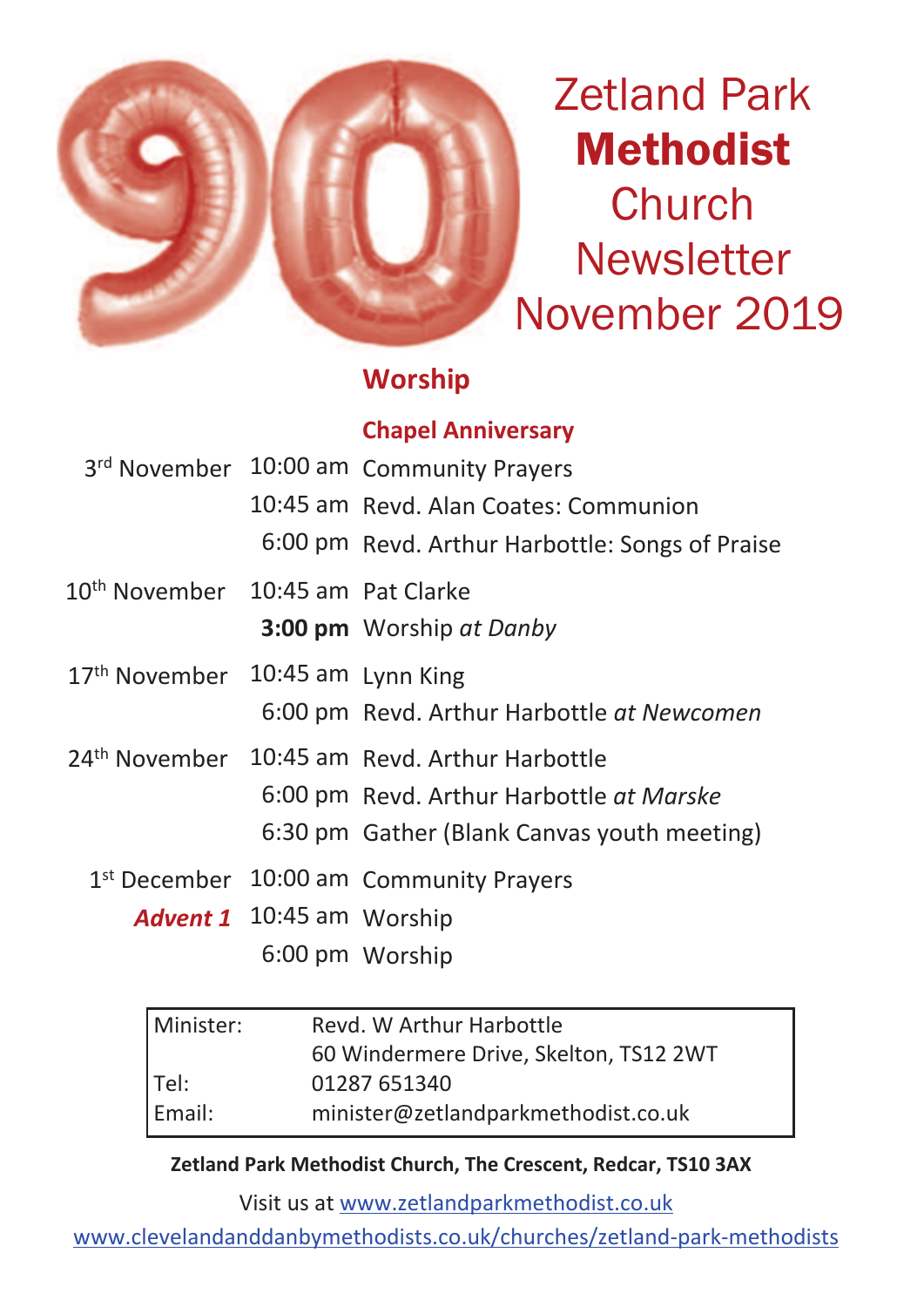### **Marriage and Relationships**

The Methodist Conference that met in 2019 agreed that a wider consultation across the church should take place about various issues to do with relationships in general and marriage in particular. Though some would have you believe this is just about same-sex marriage, there are other issues which we are asked to consider including our attitude to cohabiting, qualities of good relationships and prayers for civil partnership and at the end of a marriage.

To allow this consultation to take place a workshop is being provided by the District in every Circuit using materials prepared by the Methodist Church (these can be found on the Methodist website for anyone who is interested). The date for our Circuit workshop is Monday 18 November starting at 7 pm at *Guisborough* Methodist Church. However, there will also be an event run by John Henry on Wednesday 6th November, at *Marske*, again starting at 7 pm.

As the church considers some really challenging issues within this area of marriage and relationships I invite you attend both these events and above all to hold the church in your prayers at this time. Revd Jonathan Hustler, Secretary of the Methodist Conference, has asked that we 'listen with friendship, care and grace' as we engage in these conversations.

# **Redcar Preachers' Monthly Bible Study**

The next study group ... will be on November 21<sup>st</sup> at 14 Ely Crescent, starting at 7.30. We will be moving on to the new lectionary year and so looking at the following passages from Matthew's Gospel: 24:36-44, 3:1-12, 11:2-11, 1:18-25, 2:13-23.

June will be leading, please have a word with her if you would like a different sort of house group, or you have any requests.

## **Singing the Story - an Advent Bible Study**

Thursdays, 21, 28 Nov & 5 & 12 Dec, in the Coffee Room at *Marske*, starting at 7 pm.

All welcome

# **Coffee Morning**

7 th December 10:00 am here at *Zetland Park*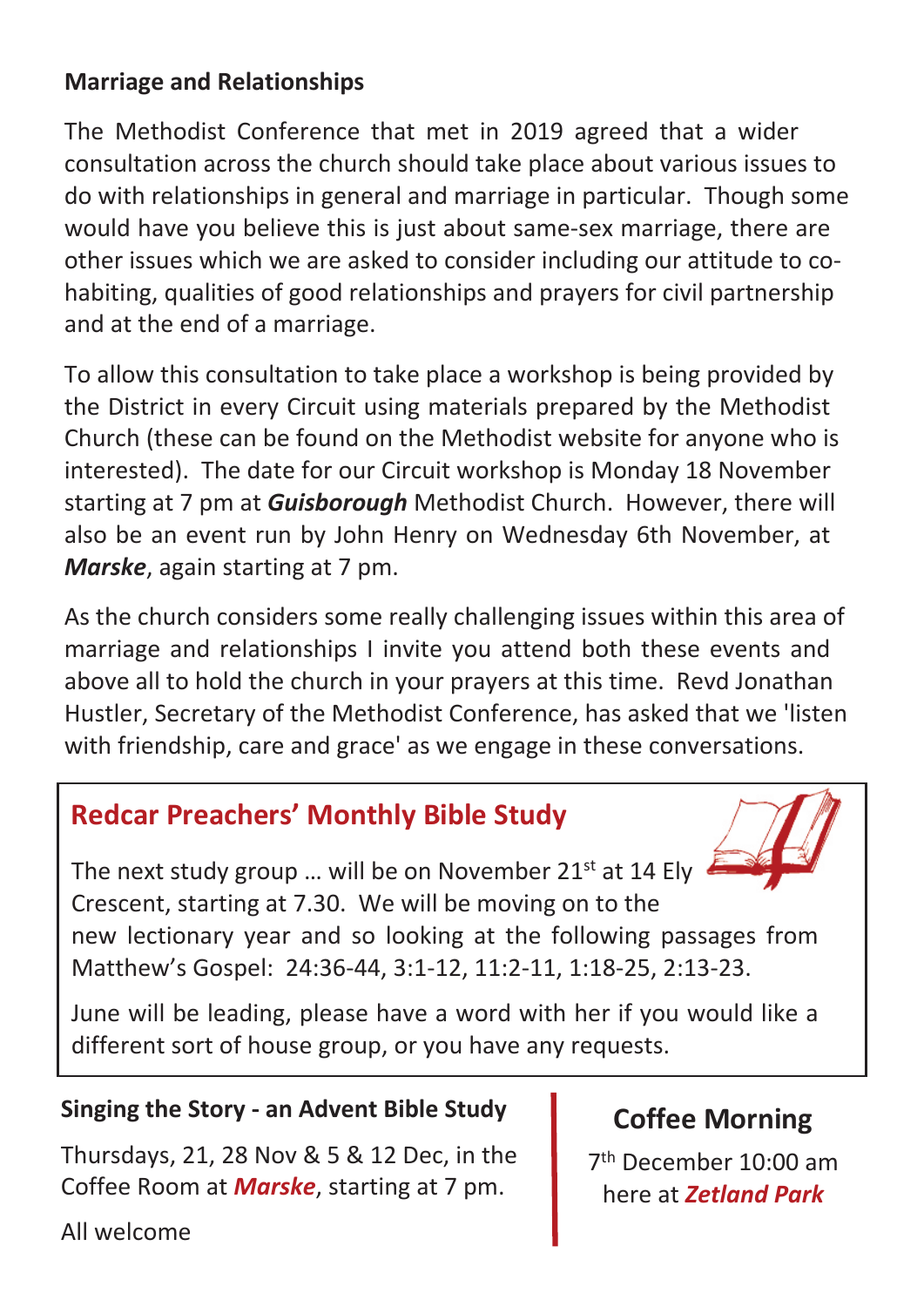#### **Community groups and charities**

On the first Sunday of each month we invite you to join us 10.00-10.15 a.m. to pray and some of that time will be for the organisation for the month. However we hope people as individuals will pray for them at other times too.

Here is a starter list of charities/organisations we thought we could include:

- 1. Sea Cadets (September 2019)
- 2. Blank Canvas (October 2019)
- 3. Friends of Redcar Cemetery
- 4. Redcar Education Development
- 5. Open the Book
- 6. Smiles foundation
- 7. Food Bank

**What you can do:**

8. Redcar Beacons

# **FRIDAY @ TEN**

The next prayer meeting will be at 10 am on

November 22nd

Come and pray with us and then enjoy a cuppa!

- Suggest charities or organisations we should include, or delete from the list.
- If you have a link, be willing to give the chocolates and prayer card to an organisation and ask them for some publicity materials, information or photos.
- Join with us to pray on the first Sunday of the month in church.

### **Special MHA Event "For All our Tomorrows"**

Find out how MHA enables people to live later life well through its local services, including its 'Live at Home' schemes and care homes, and enjoy a guided tour of Middlesbrough Town Hall.

At Middlesbrough Town Hall on Wednesday 27<sup>th</sup> November 2019

11 am-1.30 pm (Registration from 10.30 am)

All Welcome (Places are limited, to avoid missing out contact Catherine Roth on 01332 221651)

## **Flower Arranging Rota**

There is an urgent need for someone to help with the arranging of flowers. Please see Sheila or Thelma if you are able to help.